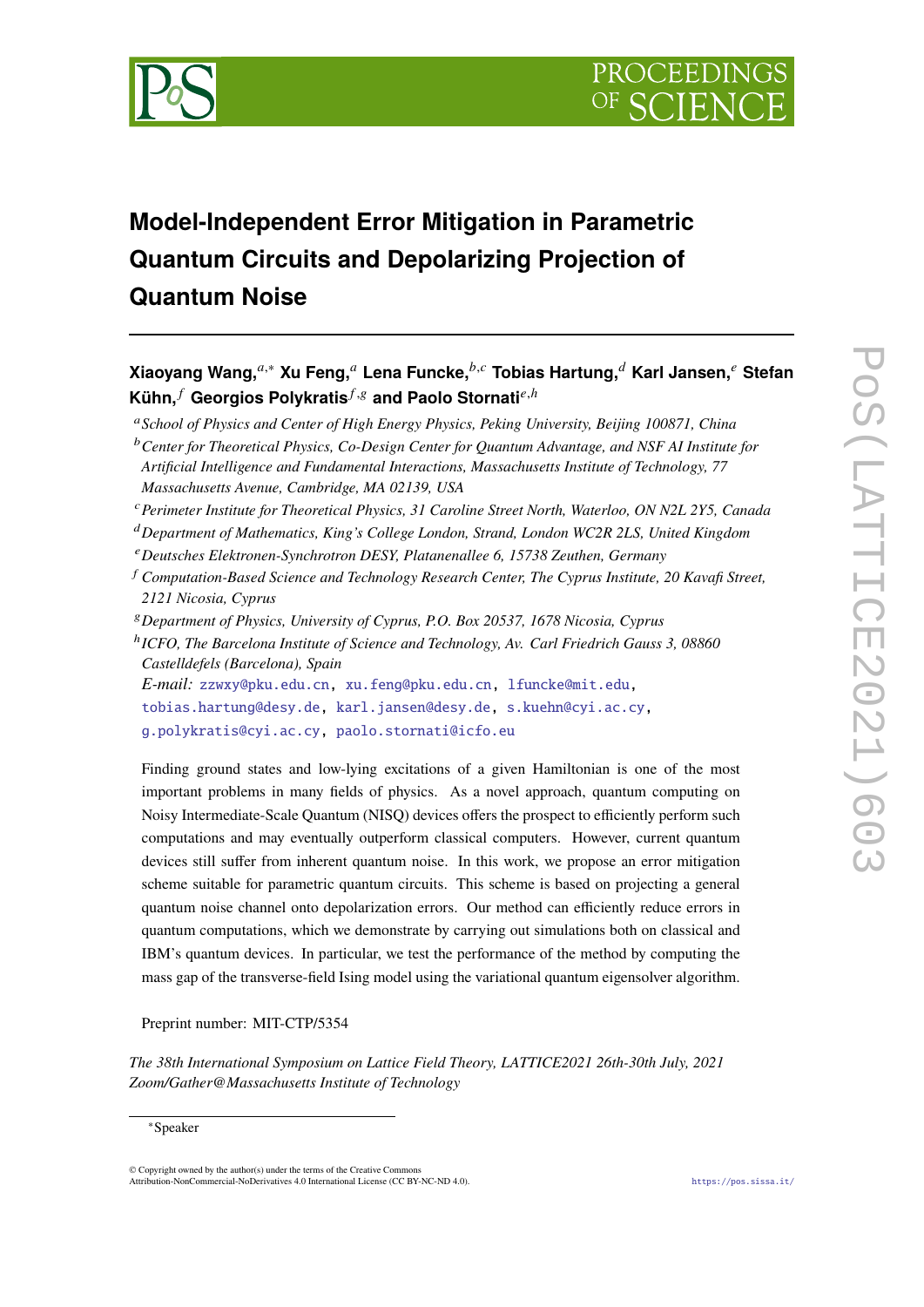## **1. Introduction**

Recent advances in quantum technologies open up a new route to tackle quantum many-body problems. In particular, simulations on quantum devices are based on the Hamiltonian formulation and hence have the potential to circumvent the sign problem and allow for simulating real-time dynamics. Thus, they offer the prospect to study problems that are very hard or even inaccessible for the conventional Monte Carlo approach. First successful proof-of-principle experiments (see, e.g., [\[1–](#page-9-0)[6\]](#page-10-0)) render this approach particularly promising for the future.

Current noisy intermediate-scale quantum (NISQ) devices [\[7\]](#page-10-1) are still suffering from a considerable amount of quantum noise, which limits the depth of the quantum circuits that can be executed faithfully. While full quantum error correction is presently still under development, errors can be partially mitigated using error mitigation schemes (see, e.g.,  $[8-13]$  $[8-13]$ ). Here, we propose a novel scheme to mitigate quantum noise, which is inspired by randomized benchmarking (RB) [\[14\]](#page-10-4) and randomized compiling (RC) [\[15\]](#page-10-5). RB is used to characterize the error rates of quantum channels, while RC projects arbitrary quantum noise into Pauli channels. In our study, we extend the scope of RC to further project Pauli channels into depolarizing channels, by utilizing the mathematical formalism used for RB. This depolarizing projection allows us to perform error mitigation using a recently developed technique for mitigating depolarizing errors [\[16\]](#page-10-6). We test the efficiency of the proposed depolarizing projection and prove that the required depth of the quantum circuit grows polynomially with the number of qubits. We also implement our mitigation technique to calculate the spectrum of the transverse-field Ising Hamiltonian using both classical and quantum devices. We find that, within statistical errors, both the classical and quantum results converge to the ones obtained from exact diagonalization of the Hamiltonian.

## **2. Mitigation of depolarizing noise**

In this section, we will provide an introduction to quantum noise and review a recently developed mitigation technique for depolarizing errors  $[16]$ . Suppose we have an  $N$ -qubit quantum system living in the Hilbert space H with dimension  $d = 2^N$ . We define the set of density operators  $D(\mathcal{H})$ as non-negative, unit-trace, linear operators on H. With a given density operator  $\rho \in D(H)$ , the expectation value of an observable O is defined as  $\langle O \rangle = \text{Tr}(O\rho)$ . For the example of calculating an *n*-th eigenvalue  $E_n$  of a Hamiltonian H, the density operator is given by  $\rho = |E_n\rangle\langle E_n|$ , such that

$$
\langle H \rangle_n = \text{Tr}(H\rho) = \langle E_n | H | E_n \rangle = E_n. \tag{1}
$$

If one can prepare the exact density operator  $|E_n\rangle\langle E_n|$  using the variational quantum eigensolver (VQE) algorithm [\[17\]](#page-10-7),  $E_n$  can be correctly estimated. However, quantum noise will deform  $\rho$  into a noisy density operator  $\rho'$ , such that the noise-contaminated expectation value  $\langle H \rangle' \equiv \text{Tr}(H\rho')$ will be different from  $E_n$ . To mitigate this problem, we will in the following discuss the origin of the quantum noise that yields  $\rho'$ , starting from a noiseless quantum circuit to prepare  $\rho$ .

In a quantum computer, one uses a quantum circuit to prepare the final density operator  $\rho$ from an initial density operator  $\rho_0$ , where  $\rho_0$  is usually taken to be  $|0\rangle\langle 0|^{\otimes N}$  with N denoting the number of qubits. Subsequently, one measures  $\rho$  in the computational basis  $\{|0\rangle, |1\rangle\}^{\otimes N}$ . We divide the state preparation circuit into different circuit layers, where each layer consists of a set of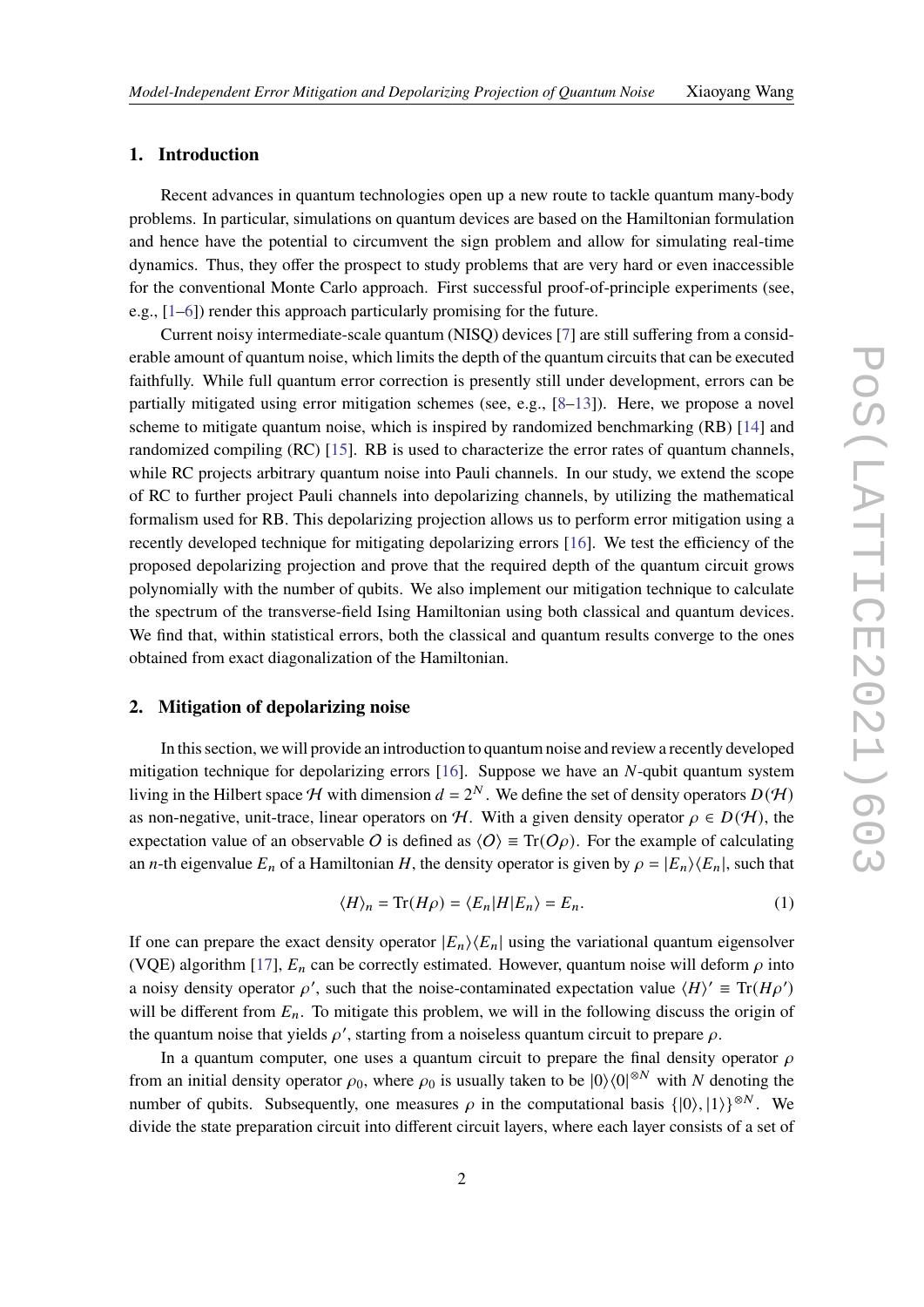simultaneously implemented logical gates. In the ansatz circuit that we use for the VQE, a circuit layer can either be a layer of single-qubit rotation gates or a layer of (non-overlapping) two-qubit entangling CNOT gates. Thus, the circuit for preparing a noiseless state can be written as

<span id="page-2-2"></span>
$$
\mathcal{U}_L = u_{L-1} \dots u_0 = \prod_{i=0}^{L-1} u_i,\tag{2}
$$

where  $u_i$  denotes the different circuit layers and  $L$  is the total number of circuit layers. The final density operator  $\rho$  can be obtained by

$$
\rho = \hat{\mathcal{U}}_L(\rho_0) = \prod_{i=0}^{L-1} \hat{u}_i(\rho_0) = \prod_{i=0}^{L-1} u_i \rho_0 u_i^{\dagger},
$$
\n(3)

where  $\hat{U}_L = \prod_{i=0}^{L-1} \hat{u}_i$  denotes the super-operator and  $\hat{u}_i$  transforms  $\rho_0$  as  $\hat{u}_i(\rho_0) = u_i \rho_0 u_i^{\dagger}$ .

Next, we go beyond the noise-free case and consider quantum noise in the state preparation circuit. Quantum noise linearly maps the set  $D(H)$  of density operators to itself, while keeping the trace of the density operators equal to 1. These maps  $\mathcal E$  are called quantum channels, which are completely positive, trace-preserving (CPTP) maps and can be expanded in terms of the Kraus decomposition [\[18\]](#page-10-8)

$$
\mathcal{E}(\rho) = \sum_{k=1}^{K} A_k \rho A_k^{\dagger}, \quad \forall \rho \in D(\mathcal{H}).
$$
\n(4)

Here,  $A_k$  are Kraus operators of dimension  $d \times d$ , and the trace of  $\mathcal{E}(\rho)$  is preserved due to the completeness relation  $\sum_{k=1}^{K} A_k^{\dagger} A_k = \mathbb{I}$ . It can be shown that one can always find a decomposition with  $K = d^2$ , such that the decomposition contains  $d^4 - d^2$  degrees of freedom [\[18\]](#page-10-8). For example, for  $N = 2$  qubits, there are  $d^4 - d^2 = 2^{4N} - 2^{2N} = 240$  free parameters to be determined.

Quantum noise deforms the noiseless circuit layers  $\hat{u}_i$  into noisy circuit layers  $\hat{u}'_i$ . Here and in the following, we denote noisy quantities with a prime symbol ('). The noisy layers  $\hat{u}'_i$  can be decomposed into

$$
\hat{u}'_i(\rho) = \mathcal{E}_i \circ \hat{u}_i(\rho) = \sum_{k=1}^K A_{i,k} u_i \rho u_i^{\dagger} A_{i,k}^{\dagger}.
$$
 (5)

Thus, the final density operator will be deformed by quantum noise into

<span id="page-2-0"></span>
$$
\rho' = \hat{\mathcal{U}}'_{L}(\rho_0) = \prod_{i=0}^{L-1} \hat{u}'_i(\rho_0).
$$
\n(6)

The resulting noisy expectation value Tr( $O\rho'$ ) hence deviates from the noiseless one Tr( $O\rho$ ). This deviation is generally determined by all the degrees of freedom of all quantum channels  $\mathcal{E}_i$ , unless it is possible to approximate the resulting effect with a simpler channel, as we will demonstrate in the next section.

To mitigate the effects of quantum noise, one needs to relate the noisy expectation values to their noiseless counterparts. While this is challenging for generic quantum channels, some specific quantum channels can be handled more easily. One example is the depolarizing channel

<span id="page-2-1"></span>
$$
\rho' = \mathcal{E}_r^D(\rho) = (1 - r)\rho + r\frac{\mathbb{I}}{d},\tag{7}
$$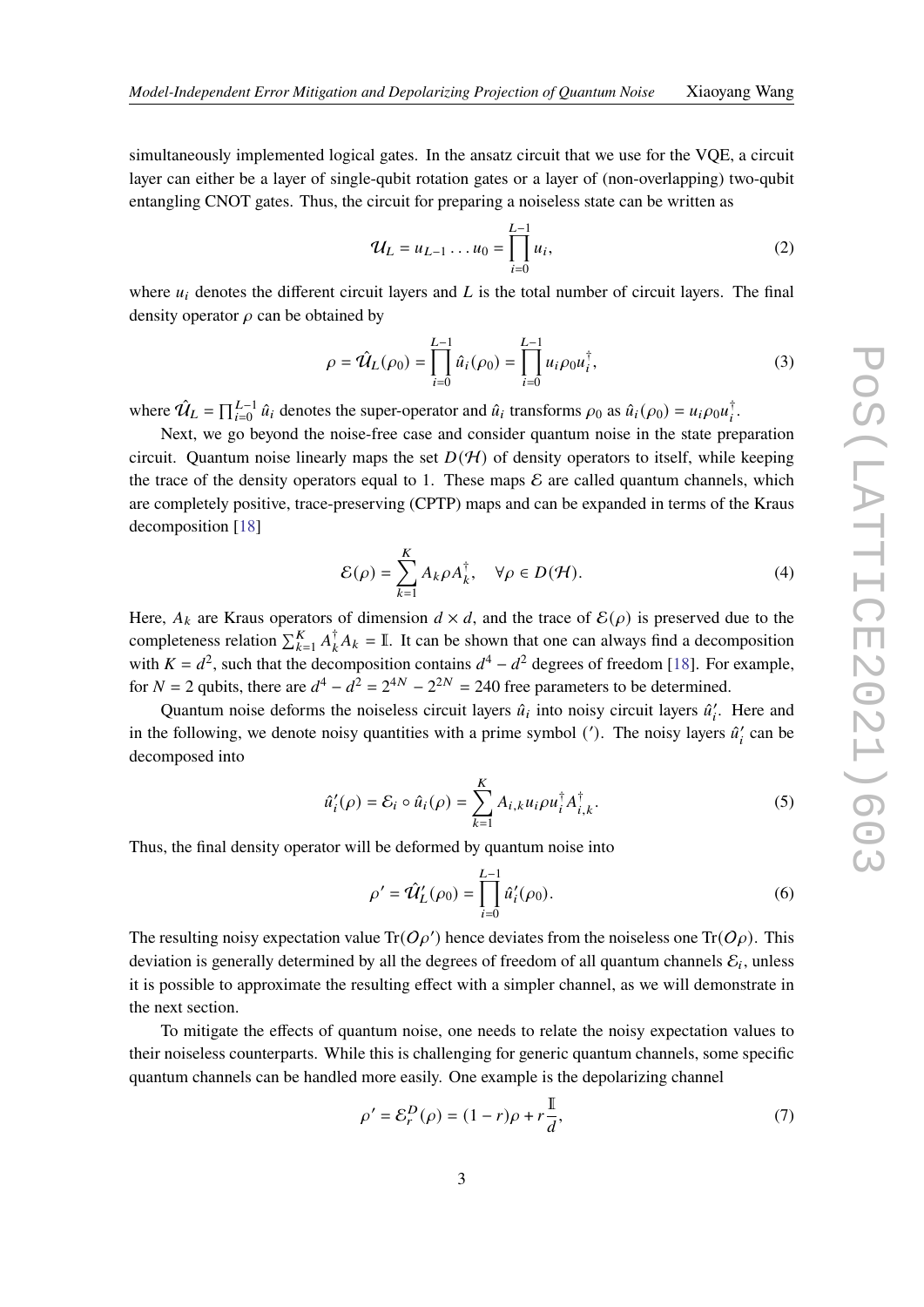which transforms the density operator  $\rho$  into the maximally mixed state  $\mathbb{I}/d$  with some depolarizing probability r. Assuming that all quantum channels  $\mathcal{E}_i$  in Eq. [\(5\)](#page-2-0) are depolarizing [\[16\]](#page-10-6), the final density operator will be of the form given by Eq.  $(7)$ , with an unknown depolarizing probability r. The noiseless expectation value of the observable  $O$  can then be obtained from the noisy one using

<span id="page-3-0"></span>
$$
\operatorname{Tr}(O\rho) = \frac{\operatorname{Tr}(O\rho')}{1 - r},\tag{8}
$$

if we assume that  $\overline{O}$  is traceless, which for instance is the case for the Hamiltonian of the transverse-field Ising model (see also Sec. [5\)](#page-6-0). The only unknown parameter  $r$  in Eq. [\(8\)](#page-3-0) can be obtained by measuring purities Tr( $\rho'^2$ ) using state tomography [\[18\]](#page-10-8) or randomized measurements [\[19\]](#page-10-9).

Note that the assumption of having a depolarizing channel after each circuit layer is generally not fulfilled for real quantum devices. However, we will prove in the next section that for specific quantum circuits, more general quantum channels can be projected into depolarizing ones.

#### <span id="page-3-2"></span>**3. Depolarizing projection of quantum channels**

In this section, we aim to demonstrate that specific quantum channels can be projected into depolarizing ones. For simplicity, let us consider an incoherent Pauli channel

<span id="page-3-1"></span>
$$
\mathcal{E}_p(\rho) = \sum_{a \in \mathbf{P}^N} p_a \hat{P}_a(\rho) = (1 - p)\mathbb{I} + p\Lambda,\tag{9}
$$

where  $P^N = \{I, X, Y, Z\}^{\otimes N}$  is the set of N-qubit Pauli matrices,  $\hat{P}_a$  is the super-operator of an element in  $\mathbf{P}^N$ ,  $p_a$  is the Pauli error probability,  $p \equiv \sum_{a \in \mathbf{P}^N/\mathbb{I}} p_a$  is the total error probability of the non-trivial Pauli operators, I is the identity that acts trivially on density matrices, and Λ is the full Pauli channel except I. Note that the incoherent Pauli channel in Eq. [\(9\)](#page-3-1) is a more general quantum channel than the depolarizing channel in Eq. [\(7\)](#page-2-1), because the depolarizing channel can be derived by setting all Pauli error probabilities  $p_a$  equal except for the one multiplying the identity.

In the following, we will model arbitrary quantum noise by the Pauli channel in Eq. [\(9\)](#page-3-1). This simplification can be justified by randomized compiling [\[15\]](#page-10-5), which projects arbitrary quantum noise into its corresponding Pauli channel by dressing gates with a twirling set. Recent experiments verified that this projection works extremely well [\[20\]](#page-10-10). In addition, we assume that the quantum noise is layer-independent, time-stationary, and Markovian (LTM), similar to the gate-independent, time-stationary and Markovian noise introduced in [\[21\]](#page-11-0).

Regarding the definition of LTM noise, a noisy implementation of a circuit layer  $\hat{u}'(t)$  is *time-stationary* if the linear noise map is independent of t. To make this noisy implementation *layer-independent* and *Markovian*, we can construct  $\hat{u}' = \mathcal{E} \circ \hat{u}$  such that the CPTP map  $\mathcal{E}$  has no dependence on  $\hat{u}$  (layer-independent) or other parts of the quantum circuit (Markovian).

Now, let us consider a quantum circuit for preparing a state that is contaminated by LTM noise, similar to the noiseless circuit in Eq.  $(2)$ . Such a circuit can be represented by a linear map

$$
\hat{\mathcal{U}}_L' = \prod_{i=0}^{L-1} \mathcal{E}_p \circ \hat{u}_i,\tag{10}
$$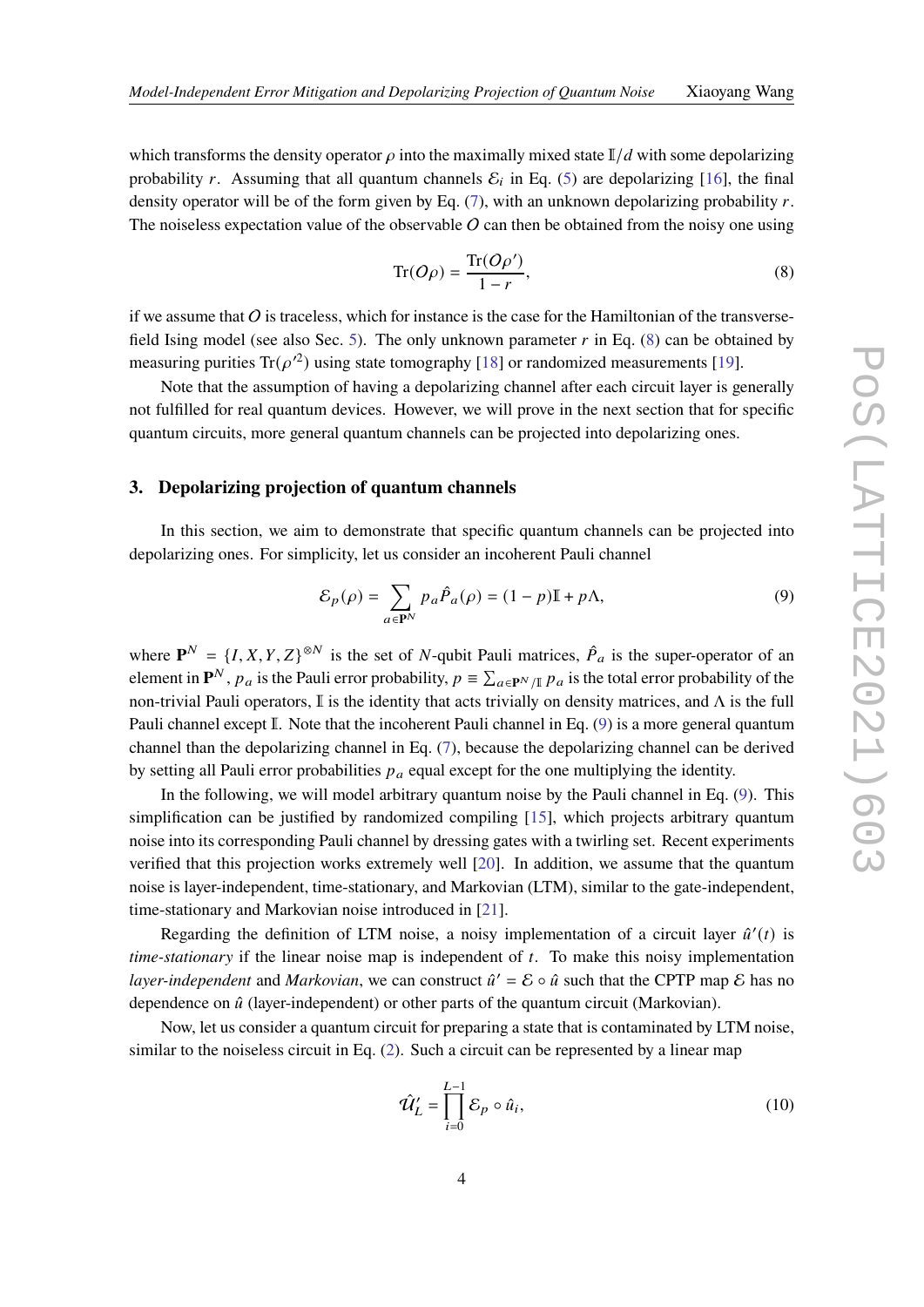where  $\mathcal{E}_p$  is defined in Eq. [\(9\)](#page-3-1). Substituting this definition for  $\mathcal{E}_p$ , the linear map can be expanded similar to the binomial expansion. We find

$$
\hat{\mathcal{U}}_L' = P(0)\hat{\mathcal{U}}_L + \sum_{M=1}^L P(M)\hat{\mathcal{U}}_L \frac{1}{\binom{L}{M}} \prod_{\alpha=0}^{M-1} \left( \sum_{i_\alpha=0}^{i_{\alpha+1}-1} \mathcal{D}_{i_\alpha}^\dagger \wedge \mathcal{D}_{i_\alpha} \right),\tag{11}
$$

where  $\mathcal{D}_{i_{\alpha}} \equiv \hat{u}_{i_{\alpha}} \dots \hat{u}_0$  is the product of the circuit layers, and we defined  $L \equiv i_M$ . The error probabilities  $P(M)$  follow the binomial distribution

<span id="page-4-2"></span><span id="page-4-1"></span><span id="page-4-0"></span>
$$
P(M) = {L \choose M} p^M (1-p)^{L-M},
$$
\n(12)

such that the noiseless term in Eq. [\(11\)](#page-4-0) is given by  $P(0) = P(M = 0)$ . Note that each product  $\prod_{\alpha=0}^{M-1}(\sum_{i_{\alpha}=0}^{i_{\alpha+1}-1} \mathcal{D}_{i_{\alpha}}^{\dagger} \wedge \mathcal{D}_{i_{\alpha}})$  with  $M \in 1, 2, \ldots L$  contains  $\binom{L}{M}$  terms; therefore, the expression in Eq. [\(11\)](#page-4-0) is normalized by a factor of  $\binom{L}{M}$ .

Next, we assume that the product of the total Pauli error probability  $p$  and the number of the circuit layers L is small,  $pL \ll 1$ . In this case, we can approximate Eq. [\(12\)](#page-4-1) by noting that  $P(M = 1) \sim pL \gg P(M > 1) \sim O(p^2 L^2)$ . Using this approximation, we only need to consider the lowest-order term in Eq. [\(11\)](#page-4-0) with  $M = 1$ , which yields

$$
\hat{\mathcal{U}}'_{L} = (1 - pL)\hat{\mathcal{U}}_{L} + pL\hat{\mathcal{U}}_{L}\frac{1}{L}\sum_{i_0=0}^{L-1} \mathcal{D}_{i_0}^{\dagger} \wedge \mathcal{D}_{i_0} + O(p^2L^2). \tag{13}
$$

Finally, we assume that the set of circuit layer products  $\{\mathcal{D}_{i_0}\}\$  with  $i_0 = 0, \ldots L-1$  is random and that L is large enough so that  $\{\mathcal{D}_{i_0}\}\$ is a unitary 2-design [\[22\]](#page-11-1). Thus, the second term in Eq. [\(13\)](#page-4-2) reduces to

<span id="page-4-3"></span>
$$
\frac{1}{L} \sum_{i_0=0}^{L-1} \mathcal{D}_{i_0}^{\dagger} \wedge \mathcal{D}_{i_0}(\rho_0) = q \rho_0 + (1 - q) \frac{\mathbb{I}}{d} \equiv \rho_d,
$$
\n(14)

where  $q = -(d^2 - 1)^{-1}$  depends on the dimension  $d = 2^N$  of the Hilbert space. Note that the typical cardinality of a unitary 2-design, such as the Clifford group, is exponentially large with respect to the number  $N$  of qubits. Thus, the required number of circuit layers may limit the efficiency of this twirling effect. However, we will prove in the next section that the number of circuit layers required to estimate the expectation value of some observable  $O$  to a fixed precision has no explicit dependence on the number of qubits. In contrast, the required number of circuit layers will only be proportional to the norm squared of the observable under consideration.

Using Eqs. [\(13\)](#page-4-2) and [\(14\)](#page-4-3), we obtain our final expression for the noise-contaminated prepared state,

<span id="page-4-4"></span>
$$
\rho' = \hat{\mathcal{U}}_L'(\rho_0) = [1 - pL(1 - q)]\rho + pL(1 - q)\frac{\mathbb{I}}{d} + O(p^2L^2),\tag{15}
$$

where  $\rho = \hat{U}_L(\rho_0)$  is the noiseless pure state. Thus, we have projected the Pauli channel in Eq. [\(9\)](#page-3-1) into the depolarizing channel in Eq. [\(7\)](#page-2-1), up to errors of order  $O(p^2L^2)$ . This implies that we can mitigate arbitrary quantum noise and estimate the true expectation value of observables with the error mitigation technique discussed in the previous section, in particular Eq. [\(8\)](#page-3-0).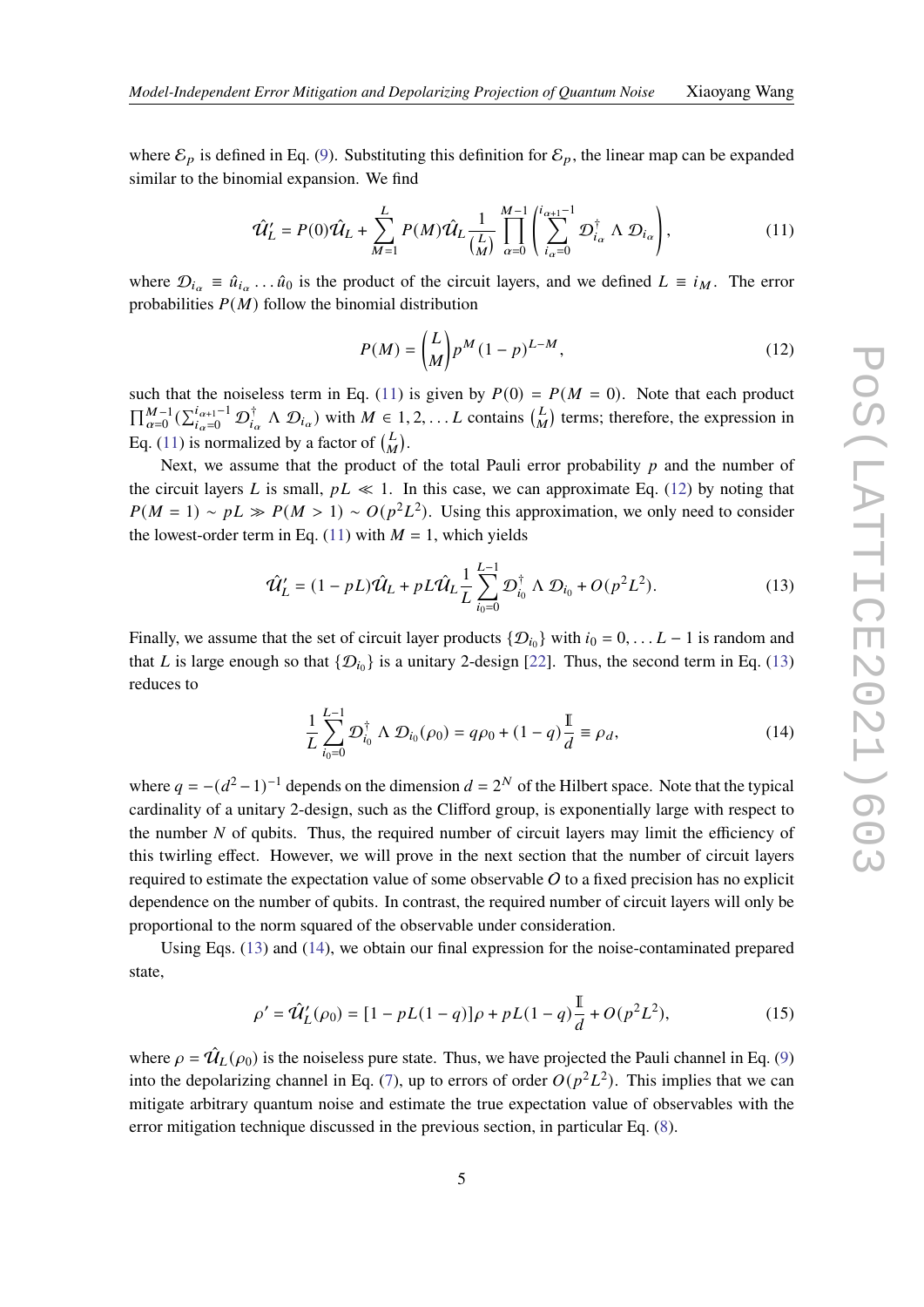## **4. Numerical verification and error estimation**

In our derivation in the previous section, the key assumption is the unitary 2-design that yields Eq. [\(14\)](#page-4-3). In the following, we will numerically verify this equation and investigate the rate of convergence to the unitary 2-design depending on the number  $L$  of circuit layers. In particular, we will examine the generated density matrix, assuming LTM quantum noise.

Let us consider the density matrix  $\rho_d$  given by Eq. [\(14\)](#page-4-3) and compute its von-Neumann entropy

<span id="page-5-1"></span>
$$
S(\rho_d) \equiv -\text{Tr}(\rho_d \log \rho_d) = \log(d+1) + \frac{d}{d+1} \log \left(\frac{d-1}{d}\right). \tag{16}
$$

This theoretical expectation needs to be compared with numerical results, which can be obtained using the following steps. First, we prepare a sequence of unitary matrices sampled from the circular unitary ensemble. Second, we insert one Pauli operator behind one randomly chosen unitary matrix and apply this combined operator to the initial state  $|0\rangle^{\otimes N}$ . Third, we calculate the resulting density matrix  $\rho$ . Fourth, we repeat the second and third step T times and calculate the entropy of the averaged density matrix  $S(\sum \rho/T)$  with exact diagonalization.

In Fig. [1,](#page-5-0) we show the numerical results for the entropy as a function of the number of layers, where we used  $N = 1$  qubit (left panel) and  $N = 3$  qubits (right panel). We plot results for three different Pauli channels, with  $\Lambda = X$  (blue points),  $\Lambda = Y$  (orange points), and  $\Lambda = Z$  (green points). For all of these channels, we observe that our results for  $1 - S/N$ , which measures the distance of the averaged density matrix to the maximally mixed state, converges to the theoretical value (red line) as predicted in Eq. [\(16\)](#page-5-1).

<span id="page-5-0"></span>

**Figure 1:** Numerical results for  $1 - S/N$ , where S is the entropy and N is the number of qubits, as a function of the number of layers L. We plot results for three Pauli channels, with  $\Lambda = X$  (blue points),  $\Lambda = Y$  (orange points),  $\Lambda = Z$  (green points), as well as the theoretical prediction (red line) from Eq. [\(16\)](#page-5-1) for  $N = 1$  (left panel) and  $N = 3$  (right panel) qubits. The entropies converge to the predicted value with increasing L. For each data point, we generate a sequence of random unitaries according to the Haar measure and then randomly apply a single-qubit Pauli operator  $(X, Y,$  or  $Z)$  to the first qubit after one of the unitaries.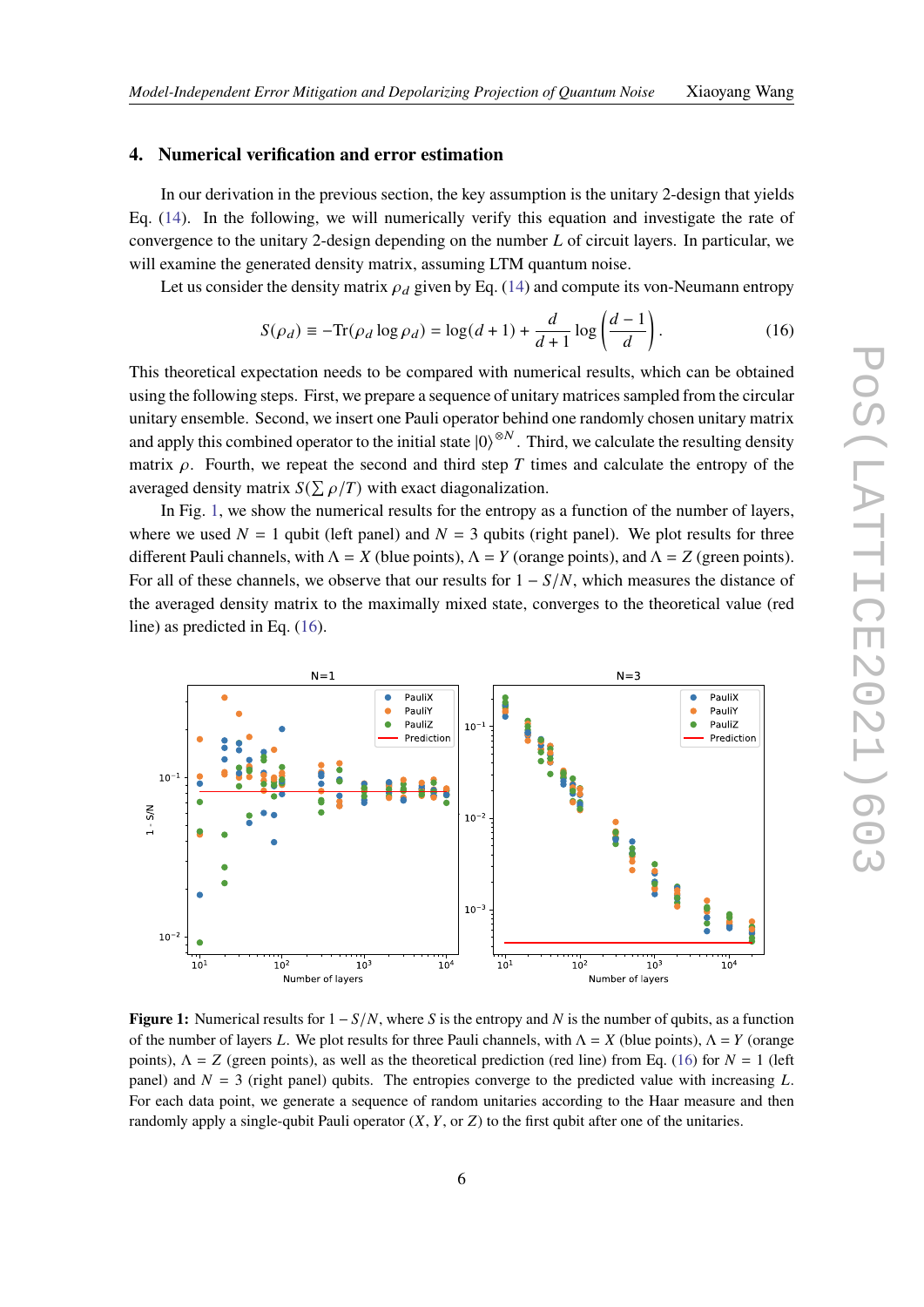From our numerical experiments, we see that the number of layers required for complete convergence to the unitary 2-design can in principle be very large. This is expected because the cardinality of a typical unitary 2-design, such as the Clifford group, on  $N$ -qubit systems scales as  $O(4^{N^2})$ . However, similar to the scalability of the RB protocol [\[14\]](#page-10-4), this will not be a practical obstacle if our aim is to estimate the expectation value of an observable and mitigate the error according to the depolarizing projection. Suppose our desired confidence level is  $1 - \delta$ , where  $\delta$  is some constant, e.g.,  $\delta = 0.05$ . Following [\[14\]](#page-10-4), the number of circuit layers required to reach this confidence level is given by

<span id="page-6-2"></span>
$$
L = \frac{\ln\left(\frac{2}{\delta}\right) ||H||_{\infty}^2}{2\epsilon^2},\tag{17}
$$

where  $\epsilon$  denotes the accuracy of the estimate and  $||H||_{\infty}$  is the operator-norm (Schatten- $\infty$  norm) of a given Hamiltonian.  $||H||_{\infty}$  is typically  $O(poly(N))$  for most quantum many-body problems, which proves the scalability of controlling the error in the Hamiltonian expectation value estimation.

#### <span id="page-6-0"></span>**5. Experimental results with VQE**

The VQE algorithm [\[17\]](#page-10-7) is a hybrid quantum-classical algorithm for finding the low-lying eigenstates of a Hamiltonian using a variational approach, where the computing-intensive cost function is evaluated on the quantum device. The VQE approach is an ideal platform to test our mitigation scheme, as the circuit layers of the VQE ansatz are sufficiently random to enable the projection of quantum noise to the depolarizing channel (see Sec. [3\)](#page-3-2). In the following, we use the VQE algorithm to estimate the ground-state energy of the transverse-field Ising model

<span id="page-6-1"></span>
$$
H = x \sum_{i=0}^{N-1} X_i X_{i+1} - \sum_{i=0}^{N-1} Z_i.
$$
 (18)

Here,  $x$  is the coupling strength between nearest-neighbour spinors, and we use periodic boundary conditions, i.e.,  $X_N = X_0$ . To approximate the ground state  $|\psi\rangle$  of the Hamiltonian in Eq. [\(18\)](#page-6-1), we use the parametric VQE ansatz  $|\psi(\theta)\rangle$  prepared with the quantum circuit depicted in Fig. [2.](#page-7-0) The rotation parameters  $\theta = (\theta_1, \theta_2, \dots)$  are optimized using a variational approach to make the expectation value  $E(\theta) \equiv \langle \psi(\theta)|H|\psi(\theta)\rangle$  as small as possible.

Even for a sufficiently expressive ansatz circuit, the VQE approach has two main sources of error. On the one hand, the minimization of the variational parameters is not guaranteed to converge to the global minimum  $\theta_0$  of the cost function. Thus, the resulting state  $|\psi(\theta)\rangle$  might not correspond to the exact ground state of the Hamiltonian. On the other hand, even if the global minimum is found during the optimization process, the quantum noise during the execution of the circuit will in general yield an energy expectation value  $E_0 = \langle \psi(\theta_0)|H|\psi(\theta_0)\rangle$  that deviates from the exact ground state energy. Since our mitigation scheme is concerned with the errors caused by the inherent noise of the quantum device, we ensure that the parameter set we obtain is sufficiently close to the global minimum. To this end, we also compute the exact state vector  $|\psi(\theta)\rangle$  for each parameter set along the minimization procedure, and check the overlap of with the true ground state computed with exact diagonalization,  $|\langle \psi(\theta)|\psi \rangle|$ . We run the optimization until the resulting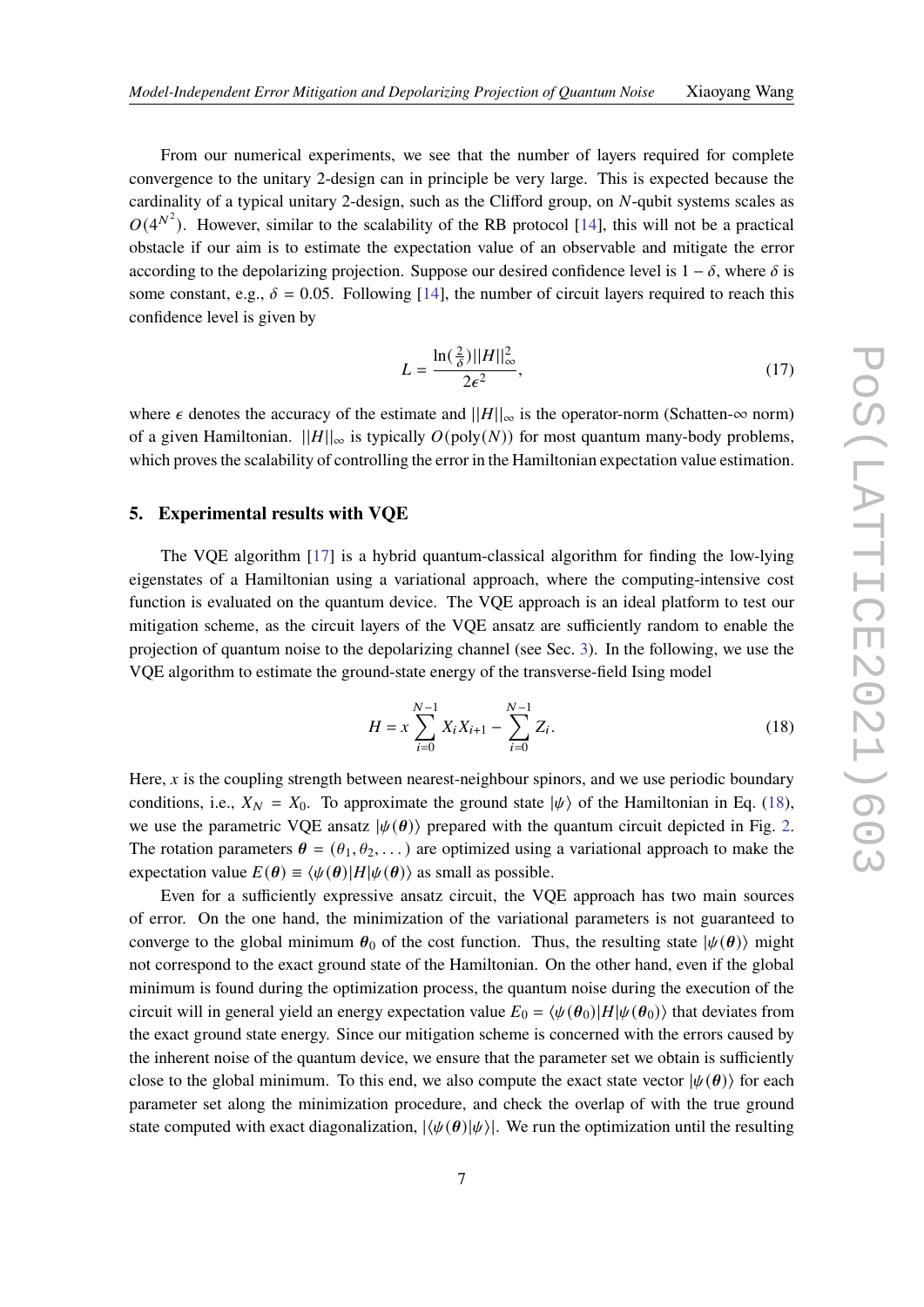<span id="page-7-0"></span>

**Figure 2:** VQE circuit ansatz used in our experiments. The blue and green  $R_X$  and  $R_Z$  boxes denote parametric rotation gates, the red two-qubit connections are CNOT gates, the black boxes are the final measurements, and the dashed blue lines correspond to different layers of the quantum circuit.

overlap is larger than 0.99, such that the systematic error due to the final parameters deviating from the global minimum is negligible.

Figure [3](#page-8-0) shows results obtained from classically simulating a noisy quantum device and applying our mitigation technique for different values of the coupling strength (left panel) and different circuit depths (right panel). The purities  $\text{Tr}(\rho'^2)$  were evaluated using quantum state tomography [\[18\]](#page-10-8). We see that after the mitigation, our results for the variational energy converge to the true ground-state energy extracted from exact diagonalization within statistical errors. In Fig. [3a](#page-8-0), we observe that for decreasing values of the coupling  $x$ , the mitigated results converge better to the true ground-state energy. This is because the accuracy  $\epsilon$  is proportional to the norm  $||H||_{\infty}$  of the Hamiltonian H, see Eq. [\(17\)](#page-6-2), and  $||H||_{\infty}$  becomes smaller for smaller x. In Fig. [3b](#page-8-0), we see that the variational energy converges better to the true ground-state energy when using deeper circuits. This is because the square of the accuracy  $\epsilon$  is proportional to  $L^{-1}$ , see Eq. [\(17\)](#page-6-2).

We finally carry out experiments on real quantum hardware with  $N = 2$  qubits. In Fig. [4,](#page-8-1) we plot the VQE descent curves using the *ibmq\_athens* (left panel) and the *ibmq\_santiago* (right panel) quantum devices. We see that our mitigation scheme works well even on real quantum hardware with both coherent and incoherent noise. This suggests that the levels of coherent noise on these quantum devices are relatively small compared to those of the incoherent noise.

#### **6. Conclusion and outlook**

In this work, we presented a new method to mitigate incoherent noise in parametric quantum circuits, by projecting the quantum noise channel onto a depolarizing noise channel. This projection is based on the assumption that the layered parametric ansatz circuits, which are widely used in variational quantum algorithms, are sufficiently close to unitary 2-designs, such that the Pauli noise is projected onto a depolarizing channel. We corroborated this assumption by carrying out proof-of-principle numerical experiments, and we examined the scalability of the method. We also demonstrated the performance of the mitigation protocol on quantum hardware, focusing on small-scale problems, for which we observe rapid convergence to the exact results.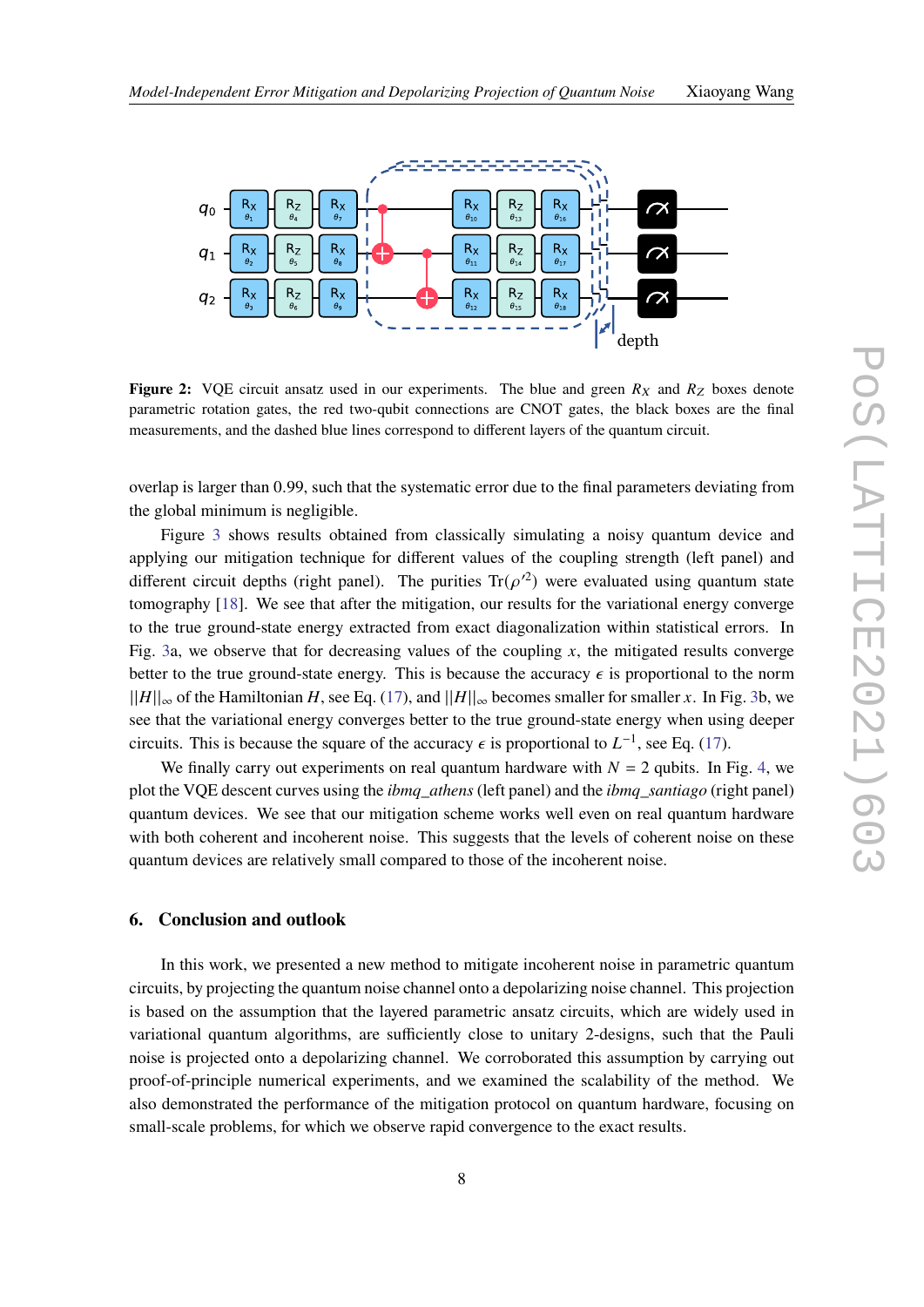

<span id="page-8-0"></span>

**Figure 3:** Numerical results for the ground-state energy  $E_0$  as a function of the coupling strength x of the Hamiltonian in Eq. [\(18\)](#page-6-1) (left panel, **a**) and as a function of the circuit depth of the VQE ansatz for  $x = -1$ (right panel, **b**). The number of qubits is (**a**)  $N = 2$  and (**b**)  $N = 4$  respectively. We plot results for five different kinds of quantum noise, including the Pauli channels with  $\Lambda = X$  (blue points),  $\Lambda = Y$  (orange points),  $\Lambda = Z$  (green points) after a single-qubit gate, the depolarizing channel (brown points) after a CNOT gate, and the full noise model (purple points) simulated for the *ibmq\_santiago* device. The triangles (points with error bar) represent the raw (mitigated) data. For better visibility, data points for the same parameter set are offset horizontally. The red solid line corresponds to the results obtained from exact diagonalization.

<span id="page-8-1"></span>

**Figure 4:** Experimental results for the variational energy  $E(\theta)$  of the Hamiltonian in Eq. [\(18\)](#page-6-1) with  $x = -1$ , obtained with running the VQE algorithm with 100 iterations on the IBM quantum devices *ibmq\_athens* (left panel) and *ibmq\_santiago* (right panel). We plot the raw experimental data (dashed brown line), the mitigated data (solid brown line), and the results obtained from exact diagonalization (solid red line). The mitigated data is obtained by multiplying the raw data by a factor of  $(1 - r)^{-1}$ , see Eq. [\(8\)](#page-3-0), where r is derived by measuring the purity  $\text{Tr}(\rho^2)$  of the state  $\rho'$  at the last step of the VQE iteration using quantum state tomography. The red solid line corresponds to the results obtained from exact diagonalization of Eq. [\(18\)](#page-6-1).

In future work, we will investigate which of the underlying assumptions of our mitigation scheme could be relaxed, in order to generalize the method. For example, the LTM noise assumption could be relaxed by implementing a perturbative expansion of  $\Lambda$  in Eq. [\(9\)](#page-3-1), as used in most RB protocols. Moreover, the requirement on the total error rate  $pL \ll 1$  could also be relaxed by taking into account higher-order contributions in Eq. [\(13\)](#page-4-2) and expressing them in a form similar to Eq. [\(14\)](#page-4-3). Finally, the exponential overhead of evaluating the purity  $\text{Tr}(\rho'^2)$  could be circumvented by measuring the error rate  $p$  in Eq. [\(15\)](#page-4-4) using RB protocols.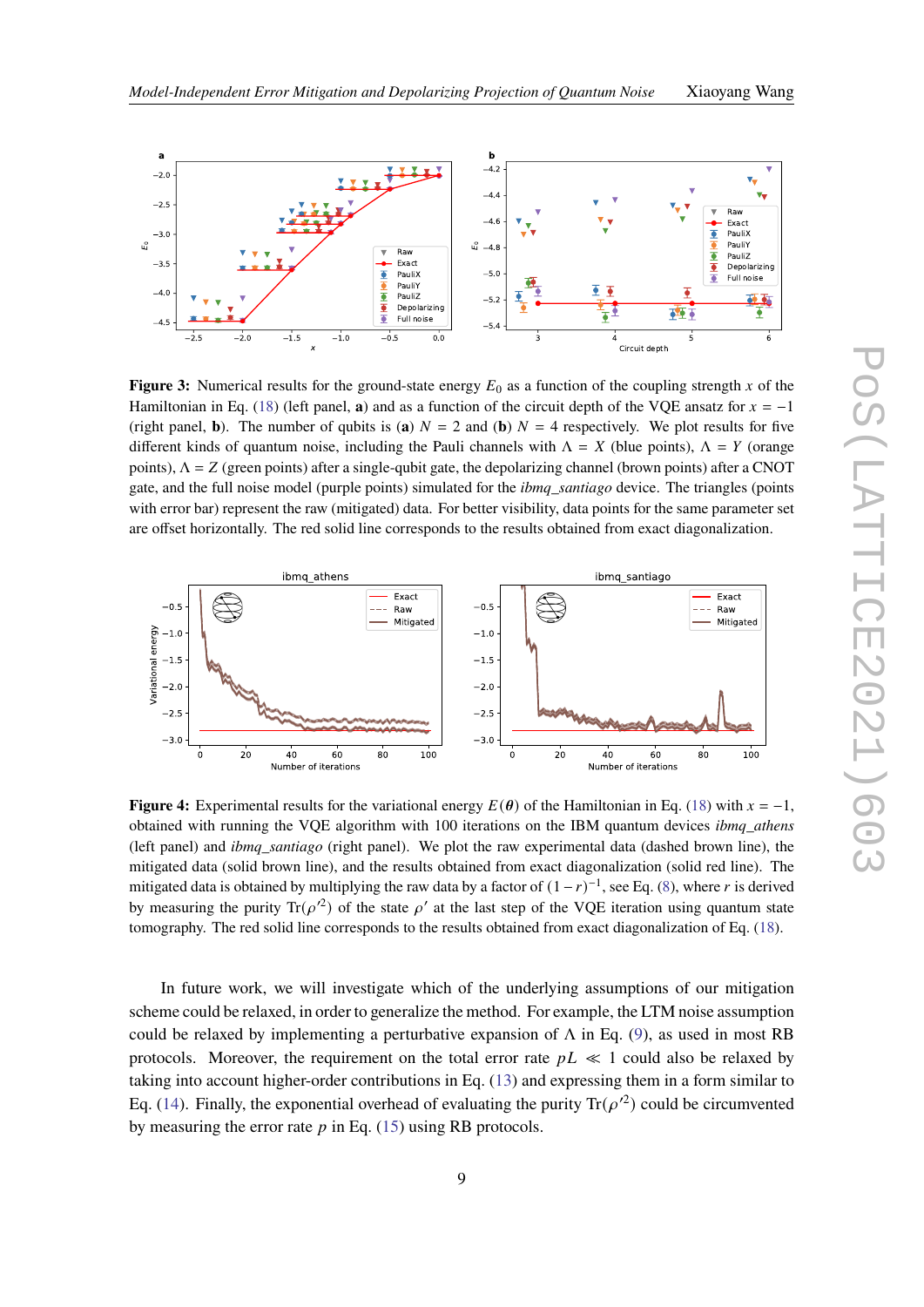### **Acknowledgments**

X.W. and X.F. are supported in part by the NSFC of China under Grant No. 11775002, No. 12070131001, and No. 12125501, and by the National Key Research and Development Program of China under Contract No. 2020YFA0406400. Research at Perimeter Institute is supported in part by the Government of Canada through the Department of Innovation, Science and Industry Canada and by the Province of Ontario through the Ministry of Colleges and Universities. L.F. is partially supported by the U.S. Department of Energy, Office of Science, National Quantum Information Science Research Centers, Co-design Center for Quantum Advantage  $(C<sup>2</sup>QA)$  under contract number DE-SC0012704, by the DOE QuantiSED Consortium under subcontract number 675352, by the National Science Foundation under Cooperative Agreement PHY-2019786 (The NSF AI Institute for Artificial Intelligence and Fundamental Interactions, http://iaifi.org/), and by the U.S. Department of Energy, Office of Science, Office of Nuclear Physics under grant contract numbers DE-SC0011090 and DE-SC0021006. S.K. acknowledges financial support from the Cyprus Research and Innovation Foundation under project "Future-proofing Scientific Applications for the Supercomputers of Tomorrow (FAST)", contract no. COMPLEMENTARY/0916/0048. G.P. is financially supported by the Cyprus Research and Innovation Foundation under contract number POST-DOC/0718/0100 and from project NextQCD, co-funded by the European Regional Development Fund and the Republic of Cyprus through the Research and Innovation Foundation with contract id EXCELLENCE/0918/0129. We acknowledge the use of IBM Quantum services for this work. The views expressed are those of the authors, and do not reflect the official policy or position of IBM or the IBM Quantum team. P.S. acknowledges support from Agencia Estatal de Investigaciín (the R&D project CEX2019-000910-S, funded by MCIN/ AEI/10.13039/501100011033, Plan National FIDEUA PID2019-106901GB-I00, FPI), Fundació Privada Cellex, Fundació Mir-Puig, and from Generalitat de Catalunya (AGAUR Grant No. 2017 SGR 1341, CERCA program).

## **References**

- <span id="page-9-0"></span>[1] E.A. Martinez, C.A. Muschik, P. Schindler, D. Nigg, A. Erhard, M. Heyl et al., *Real-time dynamics of lattice gauge theories with a few-qubit quantum computer*, *[Nature](https://doi.org/10.1038/nature18318)* **534** (2016) [516.](https://doi.org/10.1038/nature18318)
- [2] C. Kokail, C. Maier, R. van Bijnen, T. Brydges, M.K. Joshi, P. Jurcevic et al., *Self-Verifying Variational Quantum Simulation of the Lattice Schwinger Model*, *Nature* **569** [\(2019\) 355.](https://doi.org/10.1038/s41586-019-1177-4)
- [3] N. Klco, E.F. Dumitrescu, A.J. McCaskey, T.D. Morris, R.C. Pooser, M. Sanz et al., *Quantum-classical computation of Schwinger model dynamics using quantum computers*, *[Phys. Rev. A](https://doi.org/10.1103/physreva.98.032331)* **98** (2018) .
- [4] N. Klco, J.R. Stryker and M.J. Savage, *Su(2) non-abelian gauge field theory in one dimension on digital quantum computers*, *Phys. Rev. D* **101** [\(2020\) 074512.](https://doi.org/10.1103/PhysRevD.101.074512)
- [5] A. Ciavarella, N. Klco and M.J. Savage, *Trailhead for quantum simulation of su(3) yang-mills lattice gauge theory in the local multiplet basis*, *Phys. Rev. D* **103** [\(2021\) 094501.](https://doi.org/10.1103/PhysRevD.103.094501)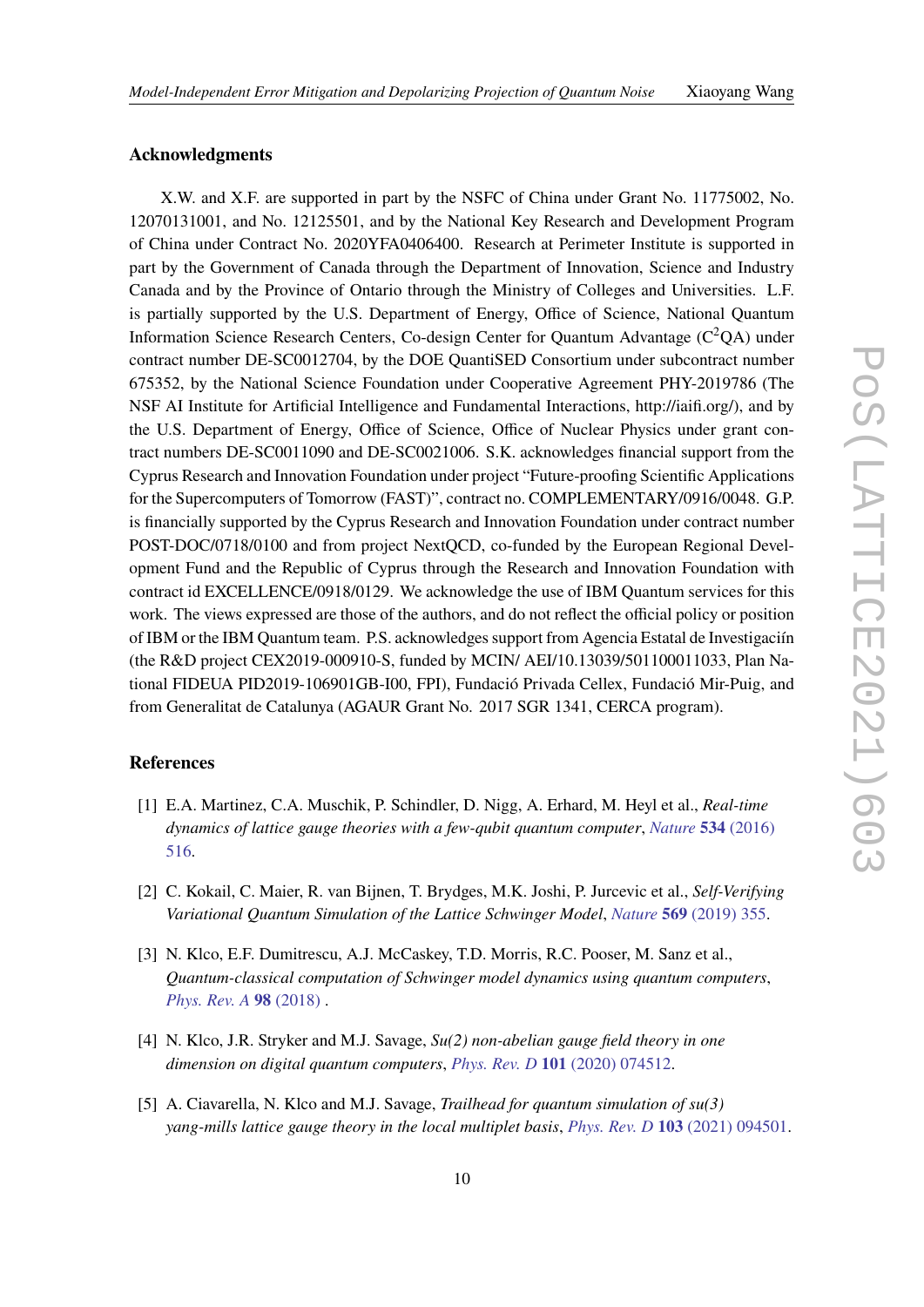- <span id="page-10-0"></span>[6] Z.-Y. Zhou, G.-X. Su, J.C. Halimeh, R. Ott, H. Sun, P. Hauke et al., *Thermalization dynamics of a gauge theory on a quantum simulator*, [2107.13563](https://arxiv.org/abs/2107.13563).
- <span id="page-10-1"></span>[7] J. Preskill, *Quantum Computing in the NISQ era and beyond*, *Quantum* **2** [\(2018\) 79.](https://doi.org/10.22331/q-2018-08-06-79)
- <span id="page-10-2"></span>[8] A. Kandala, A. Mezzacapo, K. Temme, M. Takita, M. Brink, J.M. Chow et al., *Hardware-efficient variational quantum eigensolver for small molecules and quantum magnets*, *Nature* **549** [\(2017\) 242.](https://doi.org/10.1038/nature23879)
- [9] S. Endo, S.C. Benjamin and Y. Li, *Practical quantum error mitigation for near-future applications*, *Phys. Rev. X* **8** [\(2018\) 031027.](https://doi.org/10.1103/PhysRevX.8.031027)
- [10] L. Funcke, T. Hartung, K. Jansen, S. Kühn, P. Stornati and X. Wang, *Measurement error mitigation in quantum computers through classical bit-flip correction*, [2007.03663](https://arxiv.org/abs/2007.03663).
- [11] M.R. Geller, *Conditionally Rigorous Mitigation of Multiqubit Measurement Errors*, *[Phys.](https://doi.org/10.1103/PhysRevLett.127.090502) Rev. Lett.* **127** [\(2021\) 090502.](https://doi.org/10.1103/PhysRevLett.127.090502)
- [12] C. Alexandrou, L. Funcke, T. Hartung, K. Jansen, S. Kühn, G. Polykratis et al., *Investigating the variance increase of readout error mitigation through classical bit-flip correction on IBM and Rigetti quantum computers*, in *38th International Symposium on Lattice Field Theory*, 11, 2021 [[2111.05026](https://arxiv.org/abs/2111.05026)].
- <span id="page-10-3"></span>[13] C. Alexandrou, L. Funcke, T. Hartung, K. Jansen, S. Kuehn, G. Polykratis et al., *Using classical bit-flip correction for error mitigation including 2-qubit correlations*, in *38th International Symposium on Lattice Field Theory*, 11, 2021 [[2111.08551](https://arxiv.org/abs/2111.08551)].
- <span id="page-10-4"></span>[14] E. Magesan, J.M. Gambetta and J. Emerson, *Characterizing quantum gates via randomized benchmarking*, *Phys. Rev. A* **85** [\(2012\) 042311.](https://doi.org/10.1103/PhysRevA.85.042311)
- <span id="page-10-5"></span>[15] J.J. Wallman and J. Emerson, *Noise tailoring for scalable quantum computation via randomized compiling*, *Phys. Rev. A* **94** [\(2016\) 052325.](https://doi.org/10.1103/PhysRevA.94.052325)
- <span id="page-10-6"></span>[16] J. Vovrosh, K.E. Khosla, S. Greenaway, C. Self, M.S. Kim and J. Knolle, *Simple mitigation of global depolarizing errors in quantum simulations*, *Phys. Rev. E* **104** [\(2021\) 035309.](https://doi.org/10.1103/PhysRevE.104.035309)
- <span id="page-10-7"></span>[17] A. Peruzzo, J. McClean, P. Shadbolt, M.-H. Yung, X.-Q. Zhou, P.J. Love et al., *A variational eigenvalue solver on a photonic quantum processor*, *[Nat. Commun.](https://doi.org/10.1038/ncomms5213)* **5** (2014) 1.
- <span id="page-10-8"></span>[18] M.A. Nielsen and I.L. Chuang, *Quantum Computation and Quantum Information*, Cambridge University Press, Cambridge (2000).
- <span id="page-10-9"></span>[19] A. Elben, B. Vermersch, M. Dalmonte, J.I. Cirac and P. Zoller, *Rényi entropies from random quenches in atomic hubbard and spin models*, *[Phys. Rev. Lett.](https://doi.org/10.1103/PhysRevLett.120.050406)* **120** (2018) 050406.
- <span id="page-10-10"></span>[20] M. Ware, G. Ribeill, D. Ristè, C.A. Ryan, B. Johnson and M.P. da Silva, *Experimental Pauli-frame randomization on a superconducting qubit*, *[Phys. Rev. A](https://doi.org/10.1103/physreva.103.042604)* **103** (2021) .